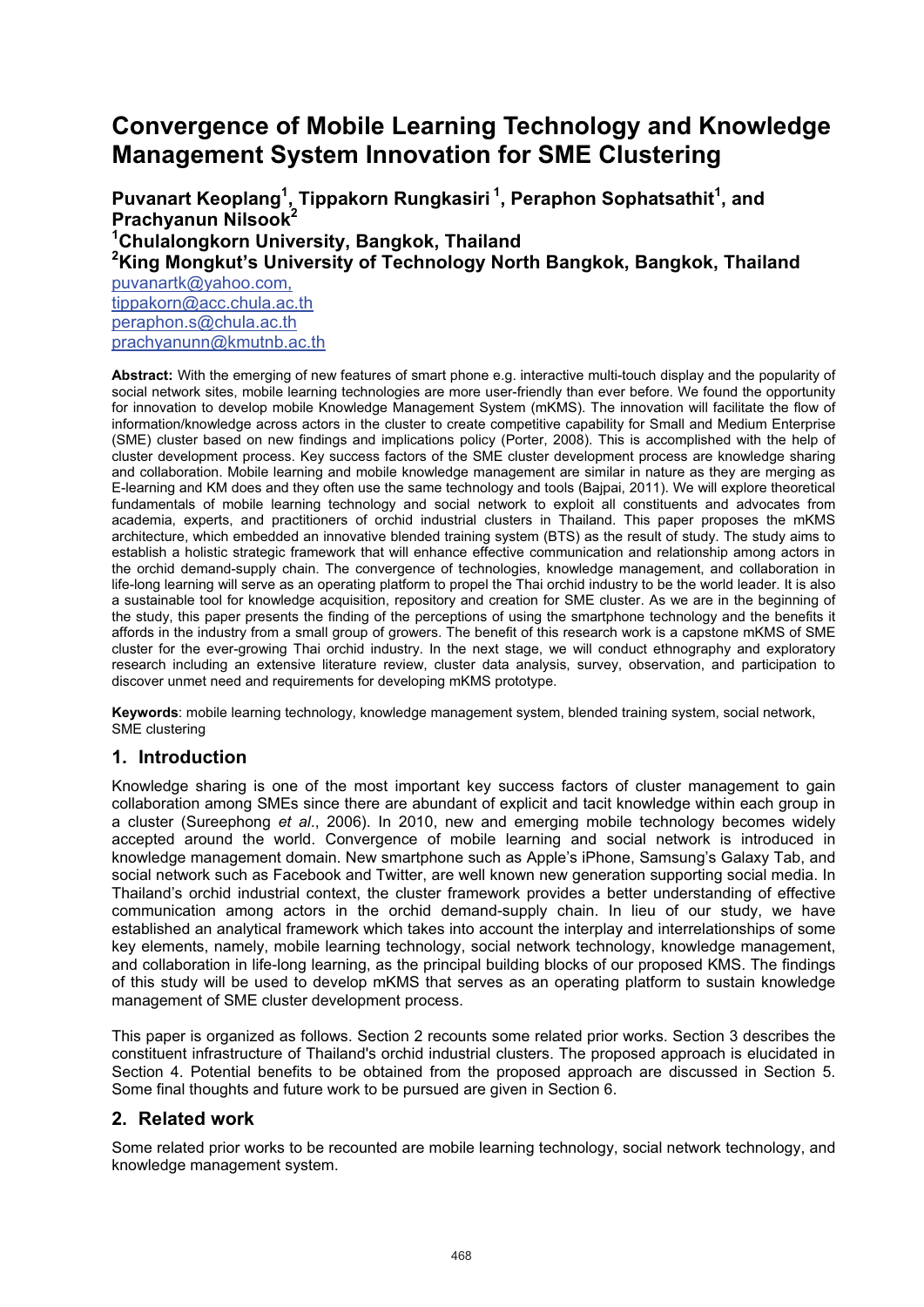## **2.1 Mobile learning technology**

Mobile learning technology is strongly emphasized as the key driver for KM activities. With the advantages of mobility, mobile wireless technologies help improve efficiency and effectiveness in teaching and learning (Maginnis, White, and Mckenna, 2000). To effectively present and illustrate the materials, the Graphical User Interface technique is employed to bridge the digital divide. Darroch and McNaughton (2002) exemplified advent of these technologies which enable and stimulate fruitful communications among cluster members who often do not have adequate background in information technology. The immediate discernable benefits offered by mobile computing devices are portability and accessibility for learning, information exchange, and all relevant trade activities. The Horizon Report 2011 reveal a recent report from mobile manufacturer Ericsson, studies show that by 2015, 80% of people accessing the Internet will be doing so from mobile devices. Perhaps more important for education, Internet capable mobile devices will outnumber computers within the next year. This shift in the means of connecting to the Internet is being enabled by the convergence of three trends: the growing number of Internet-capable mobile devices, increasingly flexible web content, and continued development of the networks that support connectivity (Johnson *et al*., 2011) Cloud Computing, Mobile Applications and Media Tablets are becoming trends for 2011(The Gartner, 2011).

## **2.2 Social network technology**

The proliferation of social network has induced a rapid explosion in strategic and influential technologies in the development of Cloud Computing, Mobile Applications and Media Tablets, Social Communications and Collaboration (Johnson *et al*., 2011). One issue precipitated from the above cluster dichotomy is information confidentiality that must be addressed to establish the ground rules upfront for encouraging more open and honest participation and reduce the resistance to ongoing relationship monitoring. In the meantime, dissemination and exchange of information among peer groups can exploit the social network. Faux, *et al*. (2006) have pointed out some emerging new tools and services such as Web 2.0 to be employed as a social software for knowledge creation, management, sharing, and dissemination (Owen *et al*., 2006), provided a well-accepted e-learning 2.0 for an effective means in acquisition, organization, creation, and assessment. Based on interview with members in the orchid cluster, affordability, ease of use, and benefit are most concerns, so we limit our research on social network technology to free community software.

#### **2.3 Knowledge management system**

Awad *et al*. (2004) has defined KM in the context of knowledge archival and dissemination. Various research endeavors (Marquardt, 1996; Davenport and Prusak, 1998; Scarborough *et al*., 1999; Brown and Duguid, 2000; Boyett and Boyett, 2001; Gloet and Terziovski, 2004) have substantiated three perspectives of KM, namely, process, organization, and management. The principal objective is to develop a learning process from personal level to organizational level in order to establish competitive capability and efficiency. Darroch & McNaughton (2002) emphasized the importance of different supporting functions such as organizational structure, culture, and information technology to arrive at a knowledge bank for all KM operations. The management perspective based on organization setting (Marquardt, 1996; Andrew *et al*., 2001; Lundvall and Nielson, 2007) focuses on knowledge asset management for both tacit knowledge and explicit knowledge.

Further finding of Panich (Panich, 2004; Parlby and Taylor, 2000) elaborated on how to categorize, examine, store, screen, and prepare for subsequent use based on 3 principles, that is, being applied, improved, and elevated (Sveiby, 1997; Henrie and Hedgepeth, 2003) at personal level, team level, and organizational level (Nonaka, 1991; Plessis and Boon, 2004). Their KM combines 4 views, i.e., (1) the process of collection, systemization, storage, and access; (2) knowledge sharing activities; (3) knowledge expert; and (4) KM indicators for organizational improvement evident by Panich (Panich, 2003). Information and communication technology is seen as effective supporting tool for distribution of the kept knowledge, especially internet and groupware like online discussion board. Emerging concept like community of practice, E-learning or E-training are also strongly supportive on knowledge sharing, knowledge transferring, and knowledge dissemination. It is therefore imperative to design a KMS covering all views for sustaining organizational efficient operation and competitive capability. Aujirapongpan (2010) pointed out the needs for organization in the cluster to create innovative development encompassing structure, culture, and technology in order to access, transfer, and knowledge assimilation.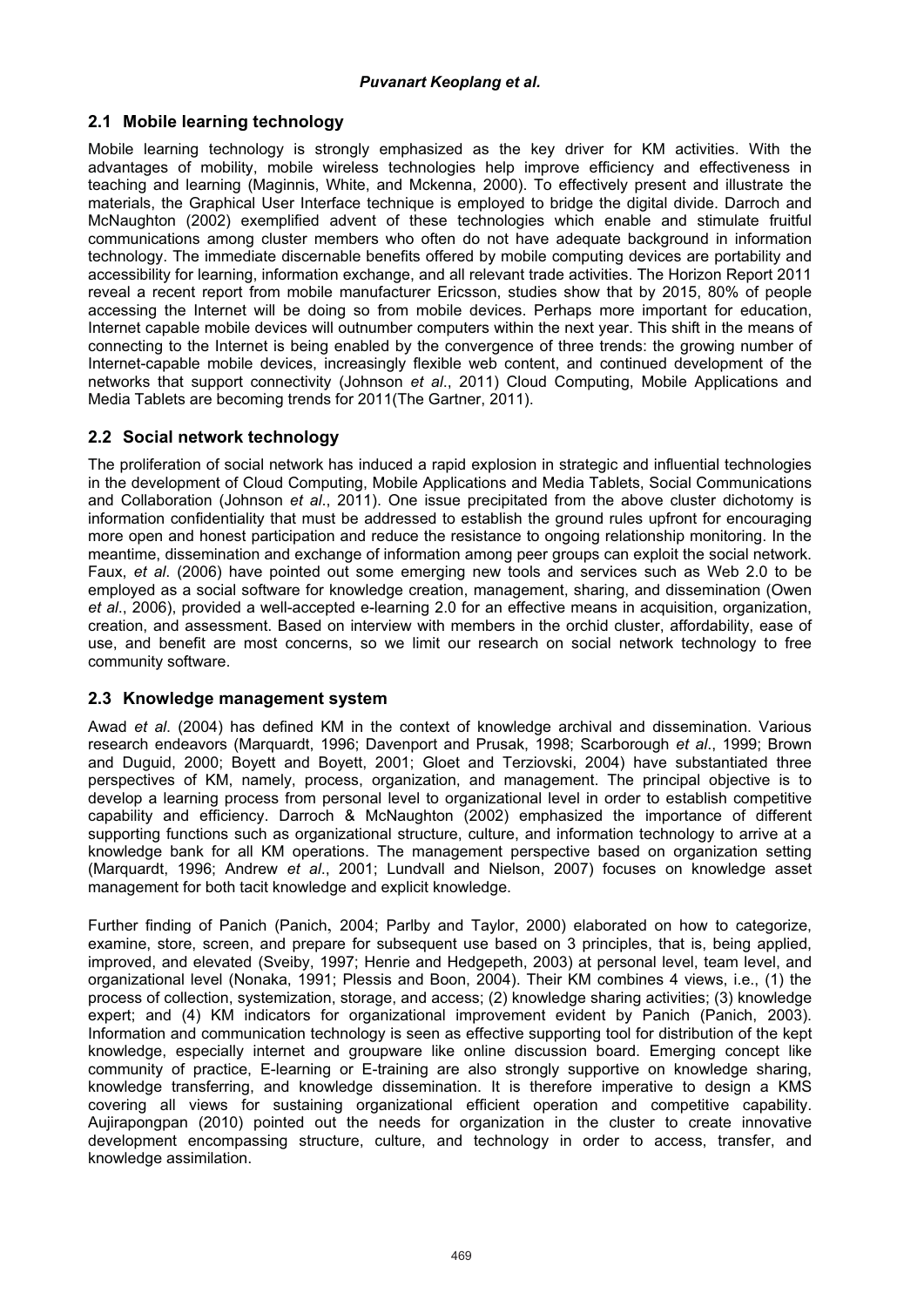## **3. Making of Thailand orchid industrial clusters**

The orchid industry has been established in Thailand for more than 40 Years. We selected to study a group of orchid growers in Orchid cluster that is classified as a high potential cluster from 322 production and service groups in Thailand, ranking in top 15 based on the criteria following Porter's Diamond model (Kenan Institute Asia, 2006). The core business of this group is producing and exporting special quality cut flower orchids that constitute the highest share of tropical orchid cut flowers in more than 75 countries around the world (Thai Custom Department, 2011). However, due to economic crisis since 2008, many solutions are proposed to sustain the growth of orchid exporting including innovation in Knowledge Management. We have conducted the background and rudimentary building blocks of Thailand orchid industrial clusters. Our preliminary findings can be summarized in three categories, namely, SME Clustering, knowledge sharing and collaboration in the clusters, communication in the demand-supply chain.

## **3.1 SME clustering**

Since the introduction of industry cluster by Professor Porter in his book named "Competitive Advantages of Nations" was popularized, many countries around the world have adopted this concept for economic development planning (Porter, 1998). In a developing country such as Thailand, the industrial cluster concept was introduced to SMEs by the government in 1999 to promote both high-tech and medium-tech manufacturing clusters, service clusters, and community-based clusters at the grass-root level.

The starting point of SME clustering within the Thai orchid industry was in 1998, when the Ministry of Agriculture, via its Department of Agricultural Extension initiated a project to systematically register Thai orchid farmers, helping them to develop their networks and capabilities, improve farm productivity, and solve problem of Thrips palmi. The formation of the Ratchaburi orchid growers group was the first step in the Thai orchid cluster development. Ratchaburi is a province in the western region of Thailand. Furthermore, with cooperation of the office of the National Economic and Social Development, the Porter's cluster concept was initiated to incorporate approximately 150 stakeholders in the orchid industry (Onoparatvibun, 2010). Cluster Development Agent (CDA) of this cluster has played important role in creating cluster culture that builds trust and relationship among actors in the cluster.

We have selected orchid cluster Ratchaburi group for its most outstanding cluster as a case study for the design and development of innovation, which will enhance effective communication among actors in exporting orchid demand-supply chain. The rationale is due to their uniqueness in many aspects. First, they already develop and sustain the collaboration to connect SMEs together. Second, they have experiences on implementing Porter's Diamond model. Third, they are open to adopt formal KM model since the current operational process relies solely on knowledge sharing and learning (from interviewing Cluster Development Agent: CDA, 2011). Moreover, they demonstrate a visionary and strategic private sector leadership that enables a cluster development process to emerge, progress, and sustain as the Thai orchid cluster is notable for its strong leadership and is fervently driven to make itself globally competitive (Onoparatvibool, 2010).

Porter (2008) emphasize that Innovation is the key for competitive advantage. Innovation among small holders in developing countries requires the existence and development of individual capabilities among farmers as well as the deployment of learning process among variety of actors, including knowledge (Hartwich *et al*., 2007). Having real time knowledge is important not only for doing the job right but also to make right decision about the job right since knowledge and information play important role in factor condition and demand condition (from interviewing CDA, 2011) as shown in figure 1.

In the core business of domestic orchid clusters, the actors involved are (1) Orchid growers, (2) Supporting industries (Suppliers), (3) Related Industries (Service providers), (4) Institutions that leverage industries, and (5) Market as shown in figure 2.

The key player in orchid business is orchid growers. Cluster development can improve the organizations' capability by combining each organization's capability to produce synergized outcome. Collaboration in the cluster will improve knowledge and information sharing between partners in the demand-supply chain. CDA serves as the demand-supply chain facilitator which assists information sharing in the demand-supply chain context. The top three competitive challenges identified by key players in the Thai orchid clusters are (1) quality and standard upgrading, (2) human resource development, and (3) logistics management.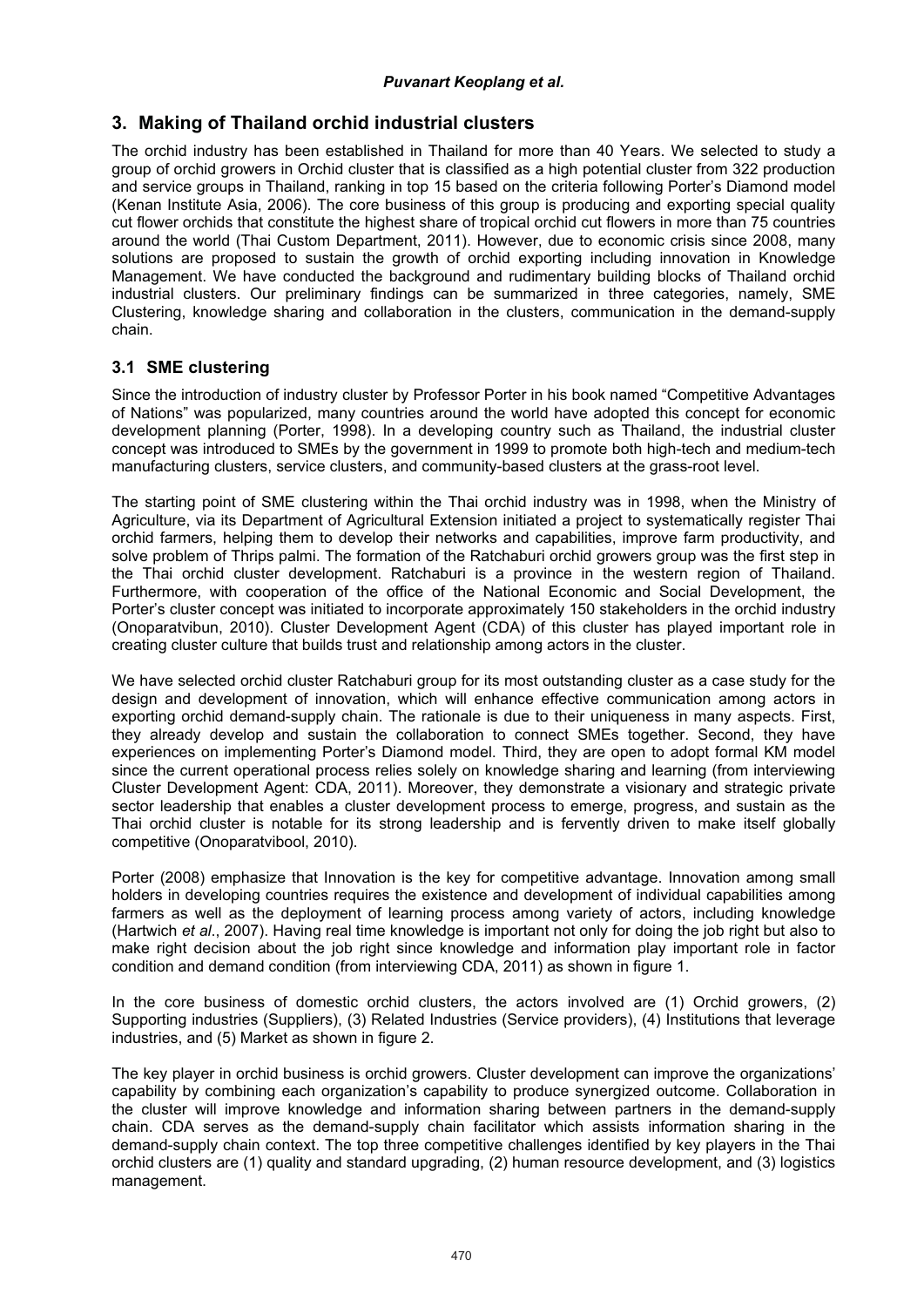

**Figure 1:** Role of knowledge and information in Porter's Diamond model



#### **Figure 2:** Thai orchid cluster map (Keoplang, 2011)

These critical challenges are closely intertwined. Upgrading quality and standards requires highly experienced and skilled human resources and sound logistics management. Presently, the Thai government is shifting its role to become more supportive in leveraging Thai orchid competitiveness. The aim is to reach a value generation of 10 billion Baht annually by 2012. This megaproject also encourages the sector to upgrade the quality and standards of exported orchids. Since Thai orchid cluster development has been led and driven by the private sector, they need tool to acquire and create the knowledge and information to leverage, maintain, and sustain their competitive capability.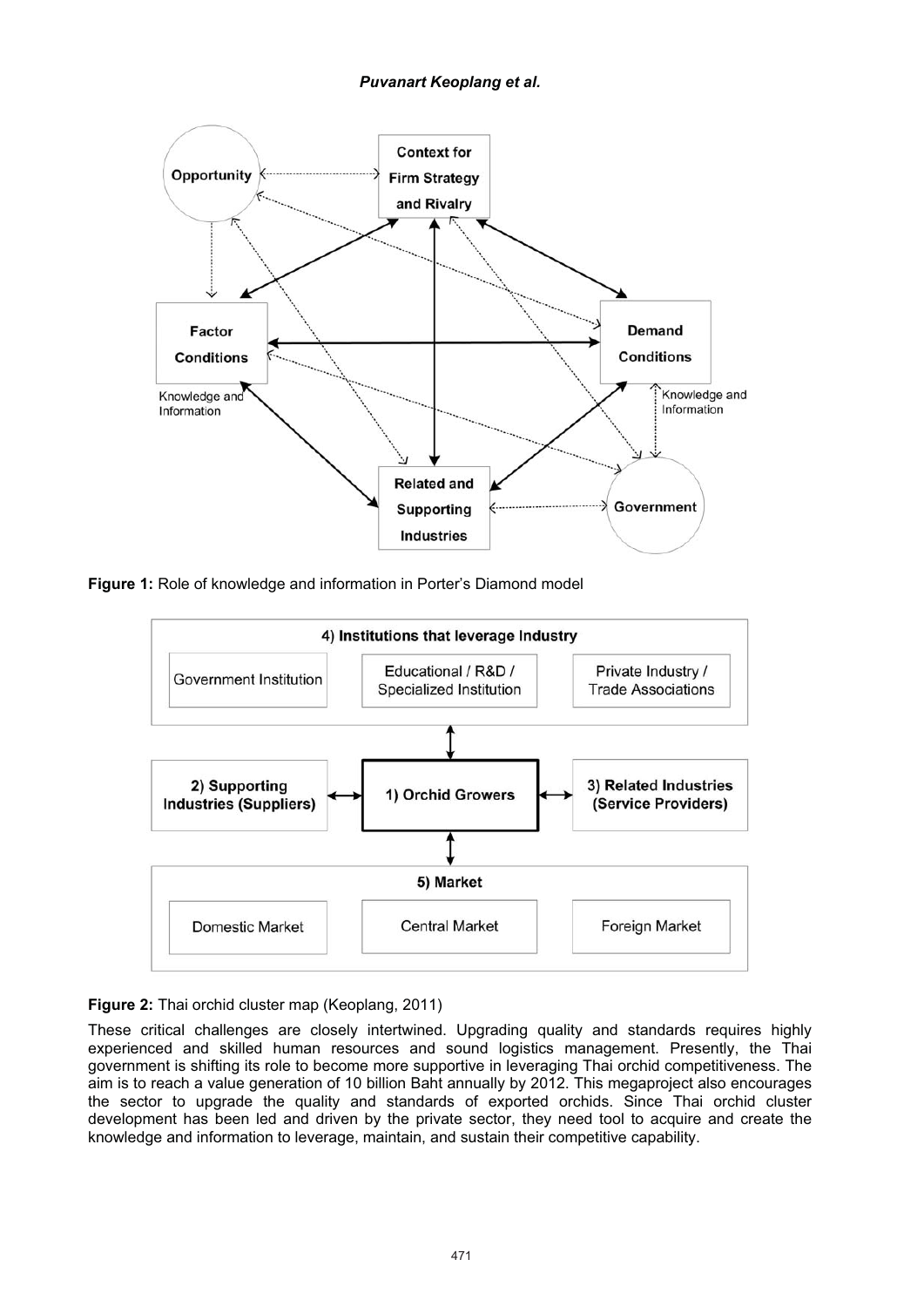# *Puvanart Keoplang et al.*

## **3.2 Knowledge sharing and collaboration in the clusters**

After the concept of industry cluster was tangibly applied in Thailand in 1999, companies in many industries began to form their cluster to maintain business competitiveness in the market. One key success factor behind their venture is knowledge sharing and collaboration among members of the cluster. Orchid production is the direct result from both science and arts that involve three cluster activities to enable knowledge sharing and collaboration in the cluster, namely, site visiting, meeting, and training. As explicit knowledge about orchid farming business is abundant in public domains, tacit knowledge which plays a key role is difficult to acquire since it is mostly passed down within family from generation to generation or sharing among trusted friends, excluding the outsiders. With the management of these cluster activities, CDA establishes the feeling of trust and equality among cluster member. After all, knowledge is fully shared and applied (from Interviewing CDA and orchid growers, 2011). We will use this finding to design KMS to replicate cluster activities on mobile using online site visit, telemeeting, and blended training approach.

## **3.3 Communication in the demand-supply chain**

Collaboration in demand-supply chain aims to increase utilization and synchronization of the information chain. Unmatched production to market demand will result in business loss. The ability to make rapid decision constitutes a competitive advantage by decreasing the unknown or uncertain demand and supply. We apply cluster map concept to design knowledge flow in the demand supply chain. Figure 3 describes knowledge flow in the orchid cluster demand-supply chain adapted from Information technology permeates the value chain (Porter, 1985).



**Figure 3:** Conceptual knowledge flow in the orchid demand-supply chain (Keoplang, 2011)

## **4. Proposed approach**

The proposed conceptual framework for KMS model has five modules. It is based on Porter's Diamond model for cluster competitive capability (Porter, 1998); Nonaka and Takeuchi's SECI model (Nonaka and Takeuchi, 1995) for cluster KM process; Maholtra's Strategy-pull KM model (Maholtra, 2005) for cluster KM Technology; Arthur Andersen's KM model (AA, 1998) for Cluster KM People; and Cluster KM activities from the case study research findings as illustrated in figure 4. This model emphasizes on innovation utilizing convergence of new smartphone technology and mobile learning technology on Social Network platform by assimilating cluster's KM activities among actors in the demand-supply chain to create cluster competitive capability. Visiting activity provides the host member the opportunity to share the know how to other members. Meeting activity is to arrange joint-problem solving. Training activity brings outside experts to transfer critical knowledge to tackle unsolved problems. However, by the nature of farming, distance, and unexpected incidents are the obstacles for participation in these activities. With this approach, all three clusters activities will be functioned on mKMS as complimentary to face to face activities. The proposed framework as illustrated in figure 4 will serve as a ubiquitous means to attain the aforementioned goals.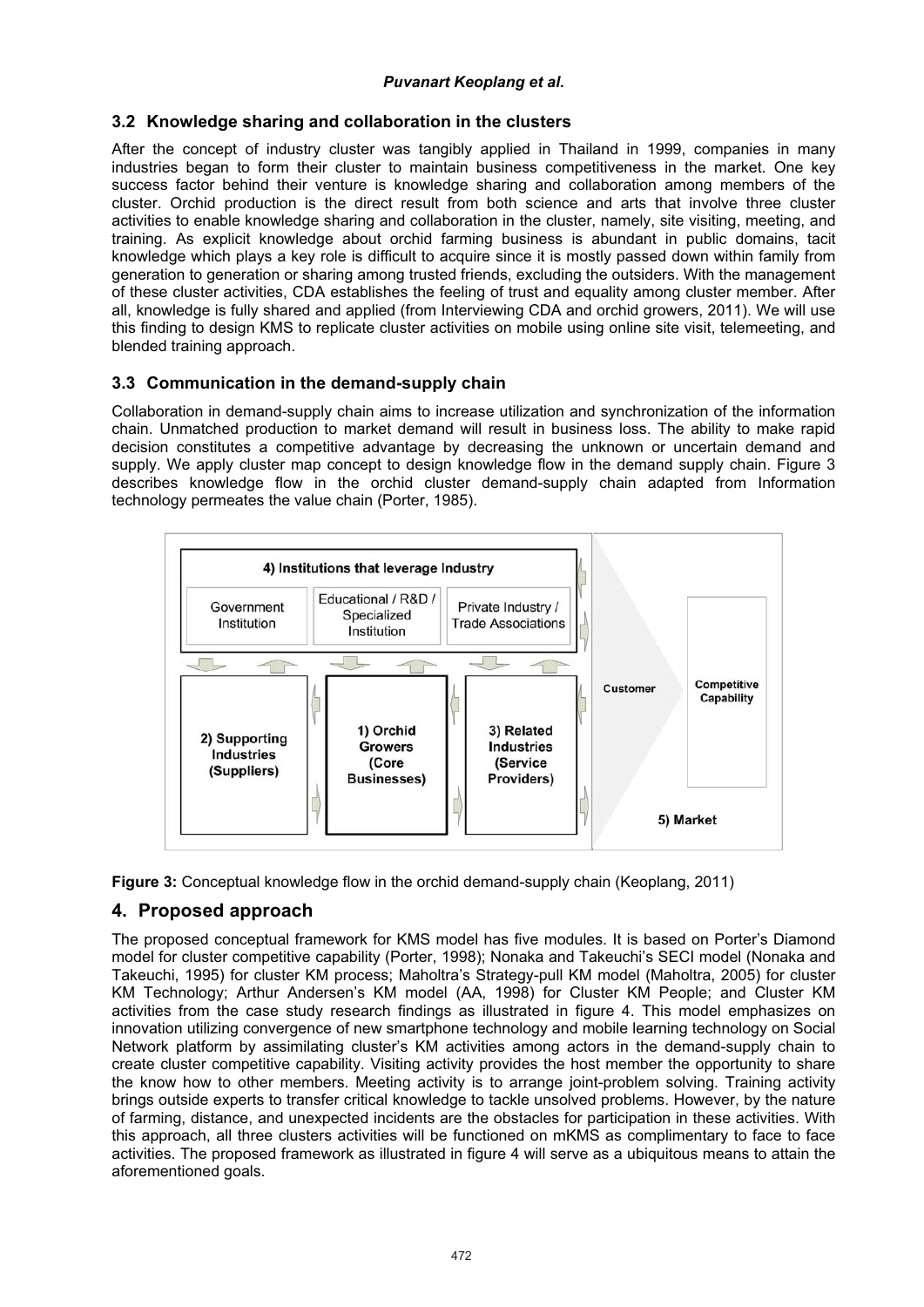# *Puvanart Keoplang et al.*



**Figure 4:** Knowledge Management System model for the industry cluster (Keoplang, 2011)

#### **4.1 Demand and supply chain processes: The value chain**

Beech (1998) suggests three key elements, namely, the core processes of the supply and demand chain, viewed from a broad cross-enterprise vantage point; the integrating processes that create the linkage between the supply and demand; and the supporting infrastructure that makes such integration possible. Sureephong (2008) identifies key factors for developing collaboration that are trust and commitment, communication, and adaptation. Orchid cluster confirms that timely information among growers, exporters, and importers in the value chain are critical for making right decision in business (from interviewing CDA). We have identified key knowledge to focus on our study. They are Principle of orchid growing and Orchid production for commerce. Some preliminary case study results of this value chain will be furnished in Section 4.3.

## **4.2 mobile Knowledge Management System (mKMS)**

The system emphasizes the benefit of cluster KM activities by blending conventional face-to-face approach and face to handset display approach as part of the training activity. The cluster members can participate in conventional training session via real life, online, or view later on demand. For the meeting activity, it starts with a common goal among cluster members within individual constraints or limitations. The goal can be a problem, a project, or an interest that is agreed by cluster members. Limitations range from physical participation to knowledge analysis, synthesis, and evaluation.

The emphasis of this mKMS is to facilitate cluster activities as much as possible, i.e., learning from seeing by visiting; learning from insider by meeting, and learning from outsider by training. This is not meant to replace but to complement the existing system by providing cluster activities online as an alternative. As these cluster activities are underway, the KM process cycle is activated and operated. This mKMS will provide online site visit, telemeeting, and blended training system as main functions on mobile to enhance KM cluster activities that have never been done before as KM tools for multilateral actors in this particular cluster.

Irrespective of the approaches, tacit knowledge and explicit knowledge are regularly acquired, classified, deposited, retrieved, and shared. Such an acquisition will gradually accumulate the repertoire of cluster competitive capability. The content of the knowledge will be recorded and shared on social network using smartphone. The proposed framework of mKMS is shown in figure 5.

#### **4.3 Hypothesis and testing**

Based on theoretical model of embedded ties and acquisition of competitive capabilities to extend the benefit of the link between firms' networks and competitive capabilities (McEvily and Zaheer, 1997; McEvily and Marcus (2005), we hypothesized that:

*Hypothesis 1: Cluster KM activity will positively influence the cluster knowledge sharing and learning.*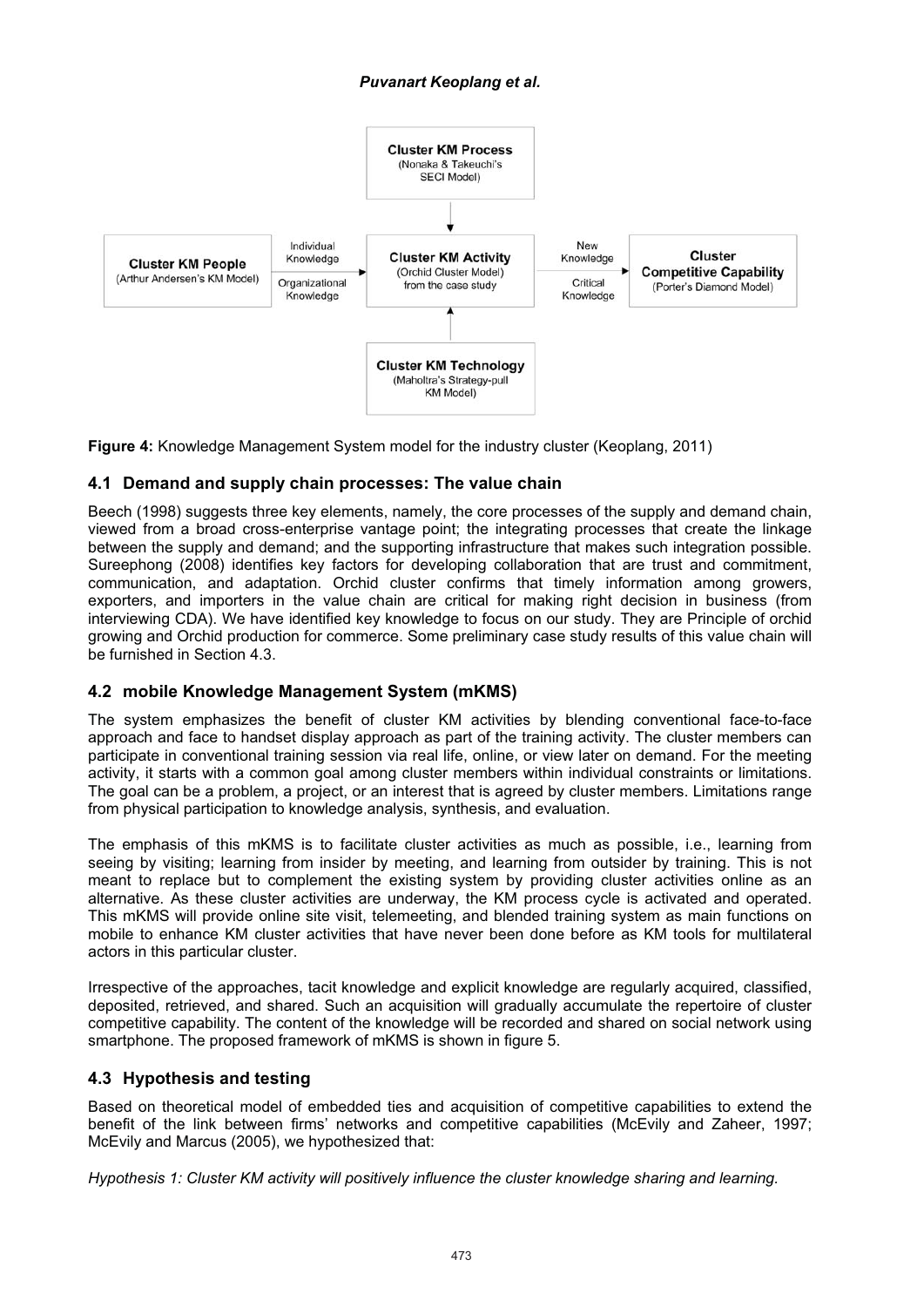

**Figure 5:** Proposed mKMS framework for orchid cluster (Keoplang, 2011)

To overcome various limited capabilities of regular mobile phones such as restricted input methods, display screen size, and low rates of connectivity (Naismith *et al*, 2004), we conduct pilot test the viability of the proposed approach. The study used questionnaires survey to a group of 17 participants in orchid training program co-organized by colleges of agriculture and technology and Orchid Career Incubator Center and 5 orchid growers. The results are interpreted as following:

- - Principle of orchid growing and orchid production for commerce are the most important subjects to learn.
- -Learning at workplace is the most preferred mode of learning.
- -Motivation for learning comes from the perceived benefit of the content.
- -Cluster members learn and share knowledge most from cluster activities.
- -Trust and sense of equality are prerequisites for knowledge sharing.

We conduct the second test by giving Samsung Galaxy Tab to the same 5 growers and interviewing posttreatment. The result shows that all participants are interested in using the technology, feel the ease of use, and see the benefits to the industry. This finding indicates that the orchid growers have tendency to use smartphone technology for knowledge sharing among cluster members. Next step we will conduct ethnographic exploratory research to test hypothesis 2 on a group of orchid growers.

*Hypothesis 2: Critical knowledge will be positively related to cluster competitive capabilities.* 

This group is high potential cluster development ranked in top 15 from 322 production and service groups in Thailand based on criteria in Porter's Diamond model (Kenan Institute Asia, 2006).

## **4.4 Expected benefits**

The proposed model will furnish a number of fruitful benefits for orchid clusters as following:

- -Provide knowledge to produce quality product,
- -Provide information needed by demand-supply chain, and
- -Provide a tool for human resource development.

Based on the case study, the first benefit apparently assists local orchid growers and the likes to attain high yields at superior quality. The next benefit facilitates timely supply to meet the demand, whereby greatly increases the volume of sale and minimizes perishable losses. The final benefit culminates the essence of E-learning that extends the realm of knowledge assimilation to a new horizon. As current training still uses old-fashioned approach which takes place every 2 months in the city, remote area growers who are unaware of or unable to attend can take advantage of mobile training function of mKMS conveniently.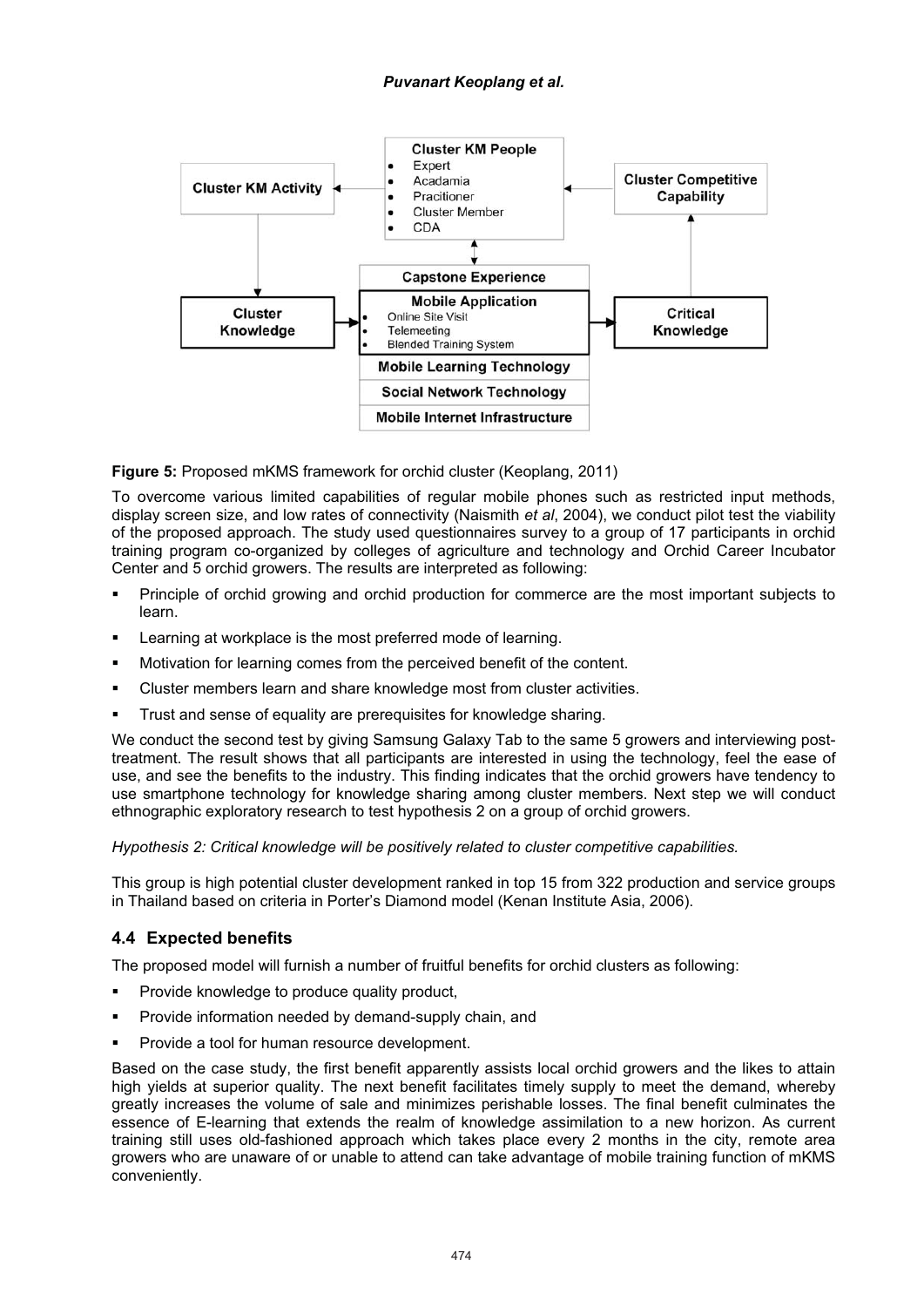## **5. Discussion**

The proposed mKMS aims to provide a solution to cluster member for acquiring competitive capability and to solve many identified problems in areas of quality, logistics, and human resources. The cluster members need an effective and efficient tool to share information between growers and exporters/importers. The proposed framework will be carried out in a phased research project. At present, a number of alternatives are being realized which can be summarized as following:

- - Smartphone is opportunistic mean for knowledge transfer in various forms exploiting its new multifunctionalities. This will motivate member's participation in all three cluster activities, whereby enhancing the KM process.
- - Social networking websites can be appropriately integrated into the KM as a platform or learning and sharing tool among users.
- - The KMS models as proposed by many researchers using conventionally management approach lacks of the flexibility, visualization, and ubiquity of mKMS. That is the reason why we establish the three activities as the gateway to build a real life and collaboration in life-long learning system.
- - The framework is based on orchid clusters in Thailand to set up an M-learning base that exploits the smartphone capability, social network site, interviewing, observation, and participation of cluster members' activities. This group exemplifies the success story of industrial cluster development (Kenan Institute Asia, 2006). The results show that there is a potential of acceptance if the system is easy to use, encompasses usefulness, and can secure confidential data. Eventually, growers or business owners are looking for knowledge transferring tool to the next generation and a communication means as per on-demand basis to serve different needs.

## **6. Conclusion and future work**

This study opened with the observation KM activities in the orchid cluster and exploring the existence of mobile learning technologies and social network site in the industry to define the basic requirements for the design of cluster mKMS. The finding shows key content for training and positive perception of using smartphone technology and the benefits it affords the industry. In the next stage, we will finalize on the specifications of a holistic strategic framework that enhances effective communication and knowledge sharing among actors in the orchid demand-supply chain. We will develop a prototype to propel the Thai orchid industry with a capstone mKMS. The main benefit is targeted to the orchid growers who are interested in exporting orchid to the world market. Additionally, future development will also include the collaborative environment where experts can enhance existing knowledge for community of practice as a whole. In the end, we will arrive at an innovative mKMS for Thai orchid clusters to create a sustainable edge by transforming orchid cluster to real time enterprise (Maholtra, 2005). The model of this system will be adapted to similar clusters in agricultural industries.

## **References**

AA (1998), Best Practices in Knowledge Management, Arthur Andersen.

- Andrew, H.G. et al., (2001) "Knowledge Management: An Organizational Capabilities Perspective" Journal of Management Information System, Vol 18, No. 1, pp. 185-214.
- Aujirapongpan, S. (2010) "A Model of Knowledge Management Capability Development of Innovative Entrepreneurs in Thailand", PhD thesis, Chulalongkorn University, Bangkok, Thailand.

Awad, E.M. and Ghaziri, H.M. (2004) Knowledge Management, Upper Saddle River, NJ: Pearson Educational Inc. Bajpai, B.R. (2011) "M-learning and Mobile Knowledge Management: Emerging New Stages of e-learning and

Knowledge Management" International Journal of Innovation, Management and Technology, Vol 2, No.1, February, pp. 65-68.

Beech J. (1998) The Supply - Demand Nexus: From Integration to Synchronisation (in "Strategic Supply Chain Alignment : Best Practices in supply chain management", edited Gattorna, J.), Gower, Hampshire, England.

Boyett, J.H. and Boyett, J.T. (2001) The Guru Guide: The Best Ideas of the Top Management Thinkers, John Wiley & Sons Ltd., New York.

Brown, J.S. and Duguid, P. (2000) "Balancing Act: How to Capture Knowledge without Killing it", Havard Business Review, Vol 78, No. 3, pp. 73-84.

Darroch, J. and McNaughton, R. (2002) "Examining the Link between Knowledge Management Practices and Types of Innovation" Journal of Intellectual Capital, Vol 3, No. 3, pp. 210-222.

Davenport, T.H. and Prusak, L. (1998) Working Knowledge: New Organization Manage What They Know, Harvard Business School Press, Boston.

Faux, F., McFarlane, A., Roche, N. and Facer, K. (2006) "Learning with Handheld Technologies - A Handbook from Futurelab", [online], http://archive.futurelab.org.uk/resources/publications-reportsarticles/handbooks/Handbook198 .